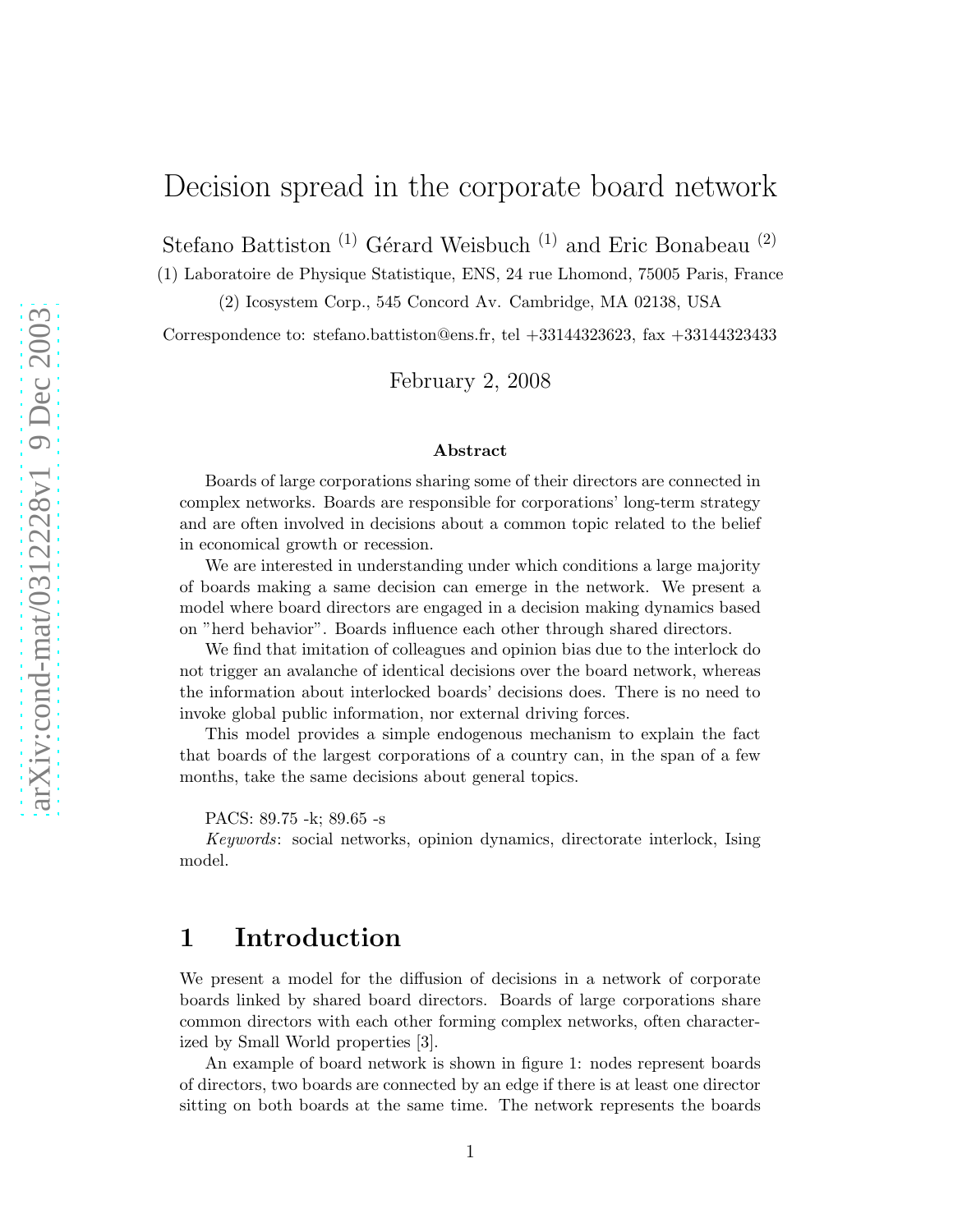at 1 degree of separation (in term of edges) away from the board of Chase Manhattan Bank. For instance the boards of Abbott Laboratories and Chase Manhattan Bank are connected because they share one director.

We are interested in the influence of such networks on the decisions made by boards. The role of boards is to make decisions about the long-term strategy of the corporations. There are essentially two kinds of decisions a board is faced to:

- Decisions regarding topics specific to the board, such as the appointment of a vice president, for which we can assume that different boards don't influence each other. We previously studied [1] the role of subsets of well connected directors on decisions of this type.
- By contrast, there are decisions about topics of general interest to the economy such as whether to increase or decrease investments in development or in advertisement, which depend on the belief in economical growth or recession. Decisions of equivalent generality concern the adoption of governance practices. In these cases, decisions previously made in some boards might influence other boards, through the presence of shared directors. The present paper is devoted to the dynamics of this kind of decisions across the board network.

The second issue has already been studied in sociology. Haunschild in an article [9] about the impact of interlock on US corporate acquisition activity in the 80', demonstrates the role of inter-organizational imitation of managers. The article by Davis and Greve [4] concerns the diffusion of corporate governance practices such as the "poison pill" among the US largest corporations in the 80' (The poison pill is a counter measure against hostile takover allowing "target shareholders to acquire shares at a 50 perc. discount if an acquirer passes a certain ownership threshold").

Davis and Greve analyse a large set of empirical data and show that the poison pill was primarily mediated by director interlock, with a spreading time scale of the order of one year. In order to explain the observed spreading dynamics, the authors develop a contagion model in which boards are agents with a certain probability to imitate an earlier adopter of the practice. The influence of a board on an interlocked board is reduced or enhanced by a number of factors, discussed in detail by the authors, such as similar industrial sector, firm size, firm performance, concentration of ownership of both companies involved.

We here present a model where agents are instead board directors engaged in a decision making dynamics. Inter-boards influence takes place through shared directors. We are not taking into account the heterogeneity of inter-boards influences. We are interested in understanding under which conditions a large majority of boards making a same decision can emerge. The decision making process is based on the hypothesis that agents tend to follow the majority of the agents to whom they are connected.

This kind of behavior is not perfectly rational in the sense of economics and is known as "herd behavior" [10] [6], but presents formal analogies with the Ising model often used for social system models, [7] [8] [11].

Models [7] [8] [11] are based on binary opinion dynamics. The basic updating process is the same as described here by equations 1 and 2, but interaction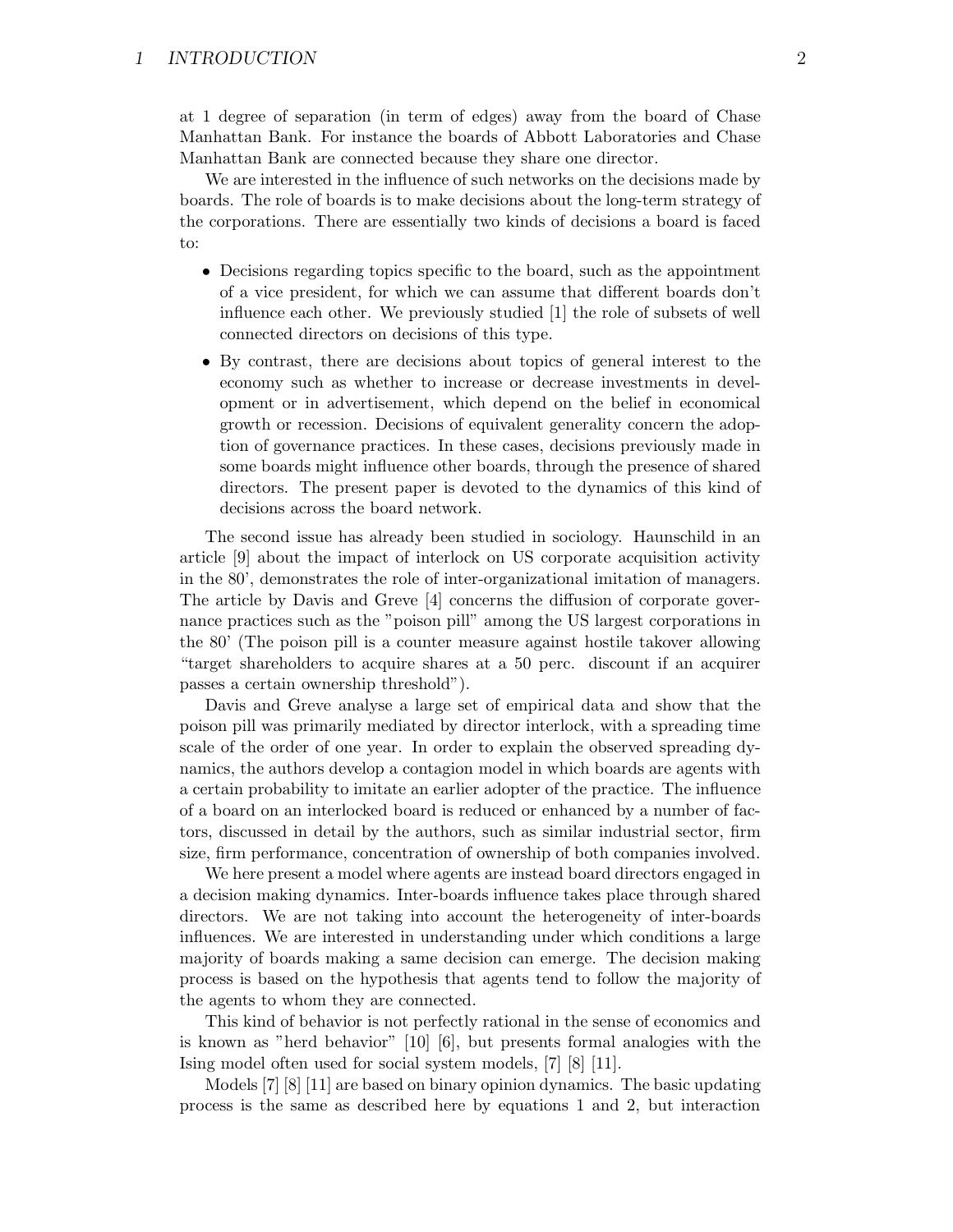topologies are simplified to either full connectivity or lattice connectivity.

Unlike the cited works, in the present model the dynamics takes place on an empirical etherogeneous network organized in interconnected groups. This is the director network of Fortune 1000 corporations (data are kindly provided by Davis [3]). The connectivity within a group (a board of directors) and between groups is highly etherogeneous. Moreover, the dynamics takes places in different groups at different times.

Furthermore, we explore two different scenarios for the influence exerted by groups upon each other. In the first scenario the information about other groups' decisions only affects the initial opinions of interlocking directors. In the second scenario such information is taken into account by all directors during the whole board meeting.

Our main result in this paper is that the way this information is taken into account by directors at a local level, determines whether, at a global level, it can emerge a large majority of boards making the same decision.

### 1.1 Building a model for the spread of decisions

We here focus on a time scale of a few months, just the time for boards to hold a couple of meetings. Typically we have in mind fast decisions concerning investment and advertisement strategies for the next six months. Decisions of this type are relevant for the macro-economics of a country, especially if corporations tend to make similar decisions in connection to external dramatic events such as crises or wars. It is therefore important to understand what structural parameters of the network determine the number of boards adopting a given decision. Of course this is a formidable task to accomplish, so we start considering in this paper a simple situation in which decisions are binary and the most central board of the network takes a decision in the first place and the other boards meet afterwards. Because of the interlock, the decision made in a given board is influenced by the presence of some directors that were present at a previous meeting on another board.

Let us assume that each board has to make a binary decision. The opinion of director i is represented by a binary variable  $s_i = \pm 1$ . For the decision making dynamics in each board meeting, we assume a survey-like mechanism, as in [1]: each director updates his opinion based on the average opinion of the other directors, according to a logit probability function (see below).

Boards have meetings once per month, according to a given schedule. Directors start from an initial opinion  $s_i = \pm 1$  at the beginning of the meeting. By the end of a meeting, directors adopt the opinion that agrees with the decision made by the board.

Therefore, directors serving on several boards start a new meeting with an initial opinion adopted at the last meeting in another board. In this way the decision made previously in a board can influence the decision making dynamics in another board.

After first studying the decision spread on some simple test-bed networks we concentrated on the real network of the boards 1 and 2 degrees of separation away from the board of Chase Manhattan Bank in 1999.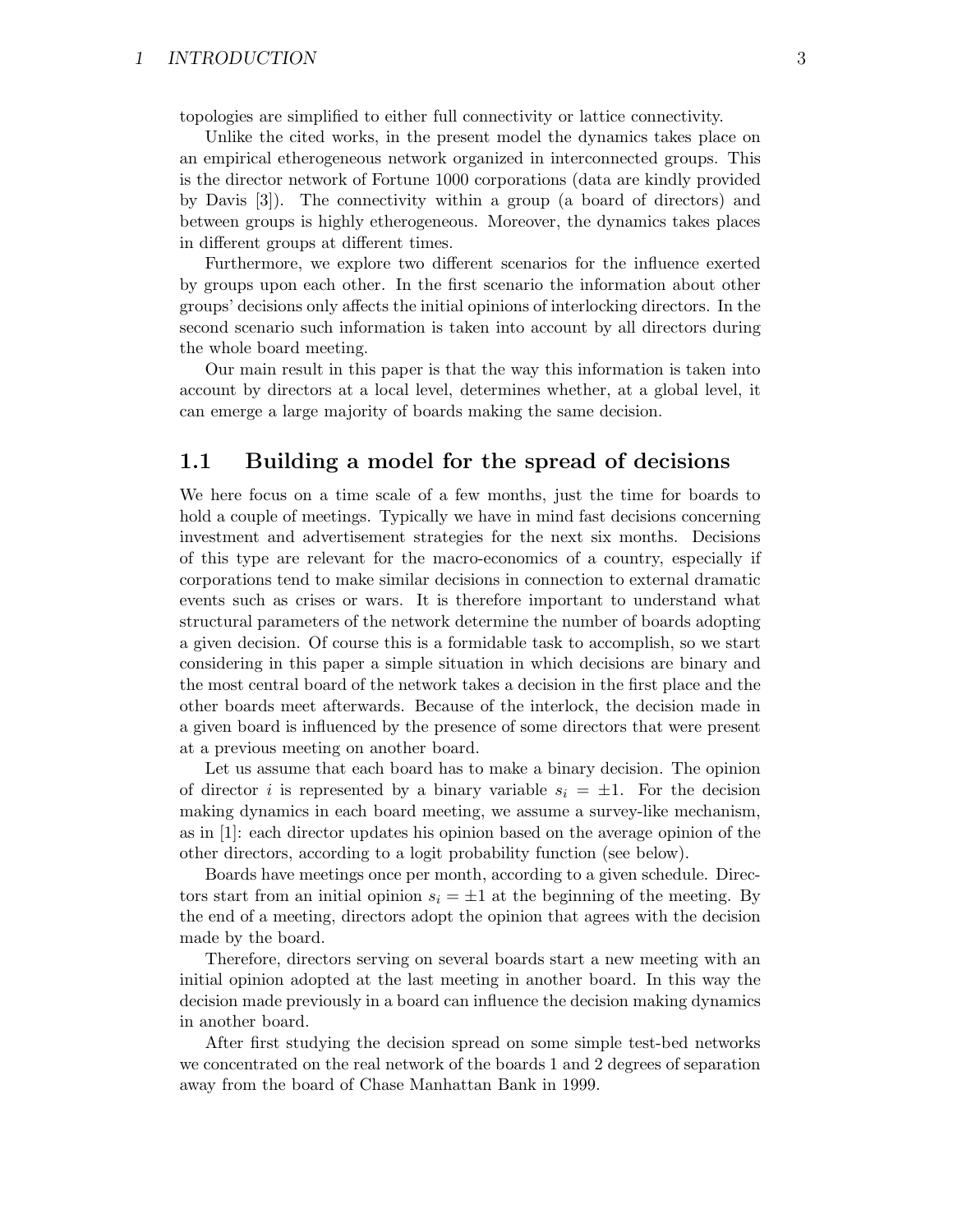The most central board of the network meets first and the other boards meet afterwards, according to a given schedule.

The topological structure of the network is known from the names of the directors in the boards of the set of companies under consideration. On the other hand, we do not know the magnitude of the influence of a board on another one.

We here assume that the influence of one board on a connected board varies in accordance with the number of directors shared by the two boards (the interlock). For sake of simplicity we don't take into account those specific factors such as: some boards are very influential over other ones because of differences in prestige, revenue, economic performance, expertise in a specific field, see [4] for a detailed analysis.

We here present a first model in which the influence of a board  $b_1$  on another board  $b_2$  is due only to the fact that those directors of  $b_1$  which sit also in  $b_2$ , will support, at the beginning of the meeting in  $b_2$ , the choice adopted by  $b_1$ . We study how the pattern of decisions depends on the value of the average interlock.

In the second model the influence of the interlock is increased by two factors.

- Inside the board, directors sitting also on common outside boards have a larger mutual influence than other directors.
- Decisions made by other connected boards can be taken into account as external signals by all board members.

## 2 Model 1

### 2.1 Inside board dynamics

We here describe the simplest model. Directors meet, discuss and vote.

In any new meeting directors' opinions are initialized as follows:

- Directors participating at a meeting for the first time are initialized with opinions randomly chosen among 0 or 1;
- all other directors start with the opinion they acquired at the previous meeting they participated at,
- except for directors from the most central node  $b_c$  which start at any new meeting with the opinion that won in  $b_c$ .

At each time step, a director randomly selected is informed of the opinions of all other directors in the board at time t, and average them to evaluate a field  $h_i$ :

$$
h_i = \frac{1}{n} \sum_{j=1}^{n} s_j \tag{1}
$$

n being the size of the board. He updates his opinion according to a probabilistic choice function of the field. The probability that director  $i$  takes some opinion  $\pm 1$  at time  $t + 1$  is given by:

$$
P\{s_i(t+1) = \pm 1\} = \frac{\exp(\pm \beta h_i(t))}{\exp(\beta h_i(t)) + \exp(-\beta h_i(t))}
$$
(2)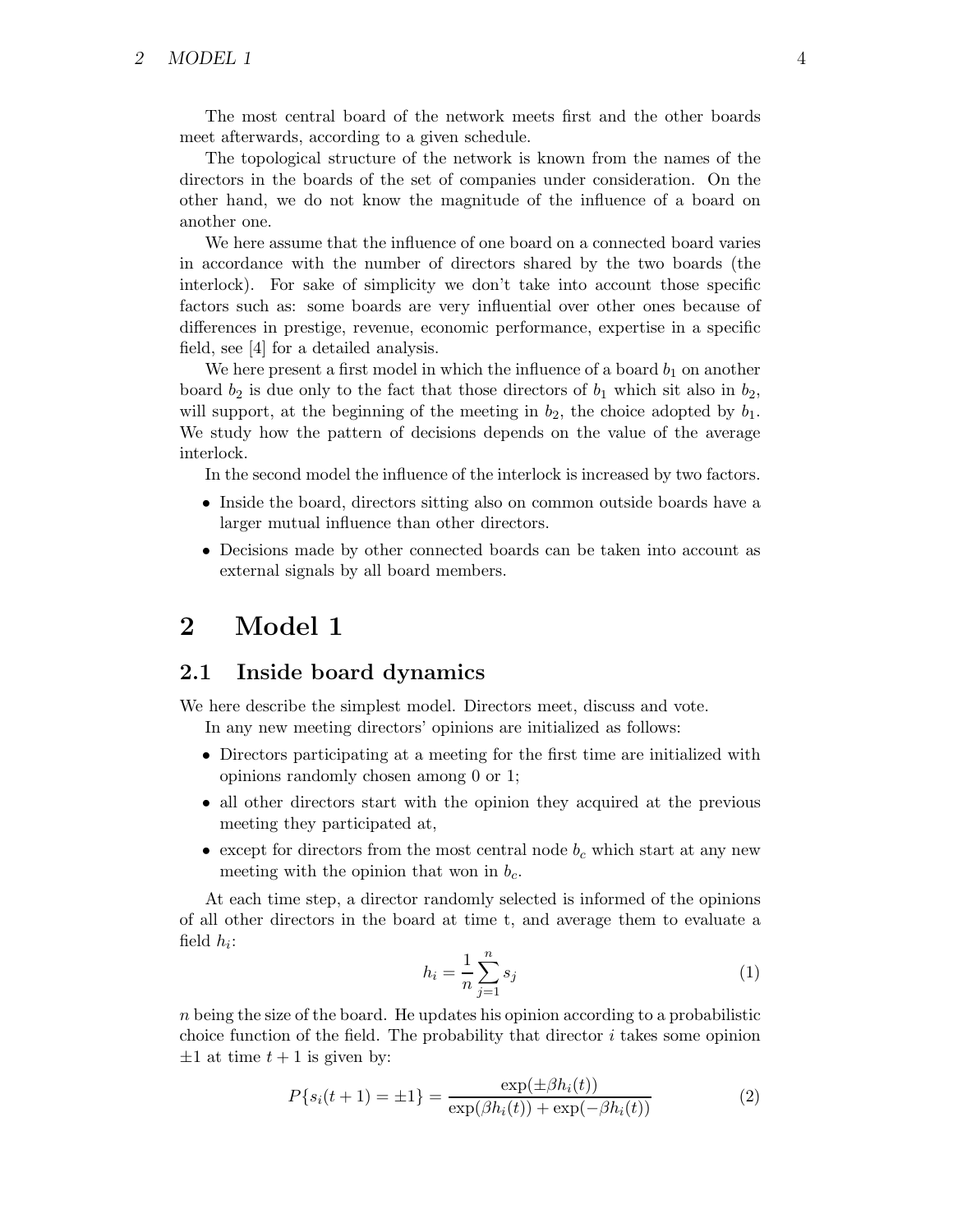The updated opinion is expressed by the director and is taken into account by later sampled directors.

The average opinion  $m$  of the board, is a function of time during each meeting and eventually converges at a value  $m^* = \pm 1$  for  $\beta \gg 1$ . In all simulations we set  $\beta = 4$  such that the board converges to unanimity in less than 30 steps, i.e. in roughly three average sampling of each director. We take the final value of  $m^*$  as the decision of the board. We will write m for  $m^*$  in the following for sake of simplicity.

### 2.2 Boards' network dynamics

The central node meets first and the decision made is by convention  $+1$ .

Boards are assumed to meet monthly and to discuss again the same topic. Each step represents a month, and hence a cycle of board meetings. The central board meet first, followed by the nodes on each surrounding layer, in order of distance from the center. Unless specified, the meeting schedule described here will be assumed in the following for model 1 and for model 2.

Within the model described so far, the whole network converges to a stable value of the average decision  $M^*$  in 2-3 steps, which is reasonable. In fact it is conceivable that some actions require more than one decisional step, to be fully approved.

If a board happens to make a decision -1, it is quite reluctant to change in the next. This model differs from usual contagion models in that the risk of infection or adoption of an innovation may be diminished by an internal dynamics of the board.

We will write  $M$  for  $M^*$  in the following for sake of simplicity. We run several simulations with varying random seeds per set of parameters and we monitor the following variables:

- The average decision  $\langle m_k \rangle$  of the board k. Because  $m_k = \pm 1$  at each run, the probability  $p_k^+$  that  $m_k = +1$  is given by:  $p_k^+ = \frac{1 + \langle m_k \rangle}{2}$ 2
- The average decision  $M$  of the whole board network over several runs. We will call  $P^+$  the fraction of boards that make decision  $+1$ , averaged over several runs.

## 3 Results

We present the results of model 1 on different networks of increasing connectivity. First, with consider a square lattice (figure 2) with an odd number of vertices on the edge, so that there is a node in the center of the lattice. A node represents a board of n=10 directors, a link represents the existence of some shared directors between two boards. The fraction of shared directors between two connected boards is a parameter  $\gamma$  that we can control. For each pair of connected boards we can impose that they share a larger fraction of directors by replacing a director of the first board with a director of the second one (provided that each director sits only on one chair!). It is very important to remark that increasing the number of shared directors per pair of boards, introduces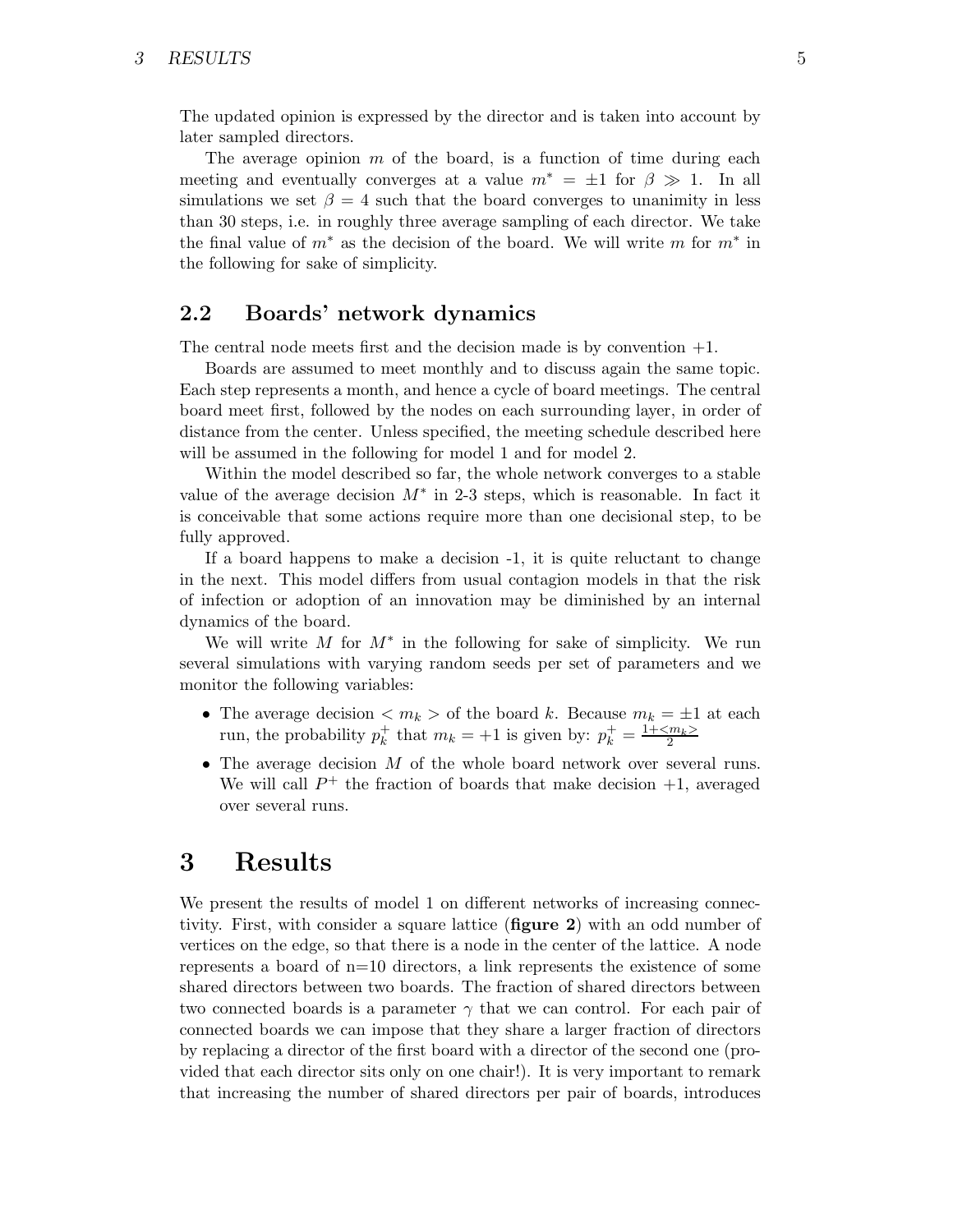at some point some links between boards that were not connected before. For instance at the end when each board is sharing all its directors with its four initial neighbouring boards, in fact all boards must share the same 10 directors and therefore the graph must be complete. With no interlock, all nodes are isolated and  $\gamma = 0$ .

The fraction  $P^+$  of boards that adopted decision  $+1$  is plotted as a function of  $\gamma$  in **figure 4**(circles).

The same procedure has been applied to a star network (figure 3) and to the network of boards 1 degree of separation away from the CMB's board (figure 1). Plots of  $P^+$  are shown in **figure 4**(triangles and squares, respectively).

 $P^+$  increases linearly with the average fraction  $\gamma$  of directors shared by any two boards until it saturates for  $\gamma$  around 0.6. The value of  $\gamma$  observed in real board networks is  $\gamma = .1 \pm .02$ , which corresponds to  $P^+ \simeq 0.6$ , i.e. 60 per cent chances to adopt decision  $+1$ , compared to 50 per cent chances in absence of interlock  $(P^+ = 0.5$  for  $\gamma = 0)$ .

As a first result, within the hypothesis of this model the degree of interlock observed in the real CMB's network is low compared to the one required to a have a large majority of boards adopting a same decision. Results will be further analysed in the discussion section.

# 4 Model 2: the influence of lobbies and information

The second model shares the same general dynamics as the first model in terms of initial conditions and sequences of updating directors and boards opinion, but the field variables  $h_i$  are increased by two terms taking into account mutual influence of well-connected directors and the propagation of information from boards which met previously.

The central question about the role of the interlock is how it influences the decision making dynamics  $([2], [5])$ . In a previous paper  $([1])$  we proposed a mechanism that we re-introduce in the present model. We assume that two directors in the board who also serve in another outside board are likely to take each other's opinion into account more seriously than the opinion of directors with whom they don't have additional professional relationships. These directors form a graph called interlock graph of the board, for simplicity called "lobby" in the following. In the equation for the field felt by directors who participate in a lobby we introduce a coupling factor. Director  $i$  feels a field  $h_i^0$ defined as follows:

$$
h_i^0 = \frac{1}{n} \sum_{j=1}^n (1 + \alpha_1 J_{ij}) s_j \tag{3}
$$

where n is the size of the board,  $J_{i,j}$  is the number of *outside* boards on which directors i and j sit together,  $\alpha_1$  is a parameter modulating the mutual influence of directors in the lobby.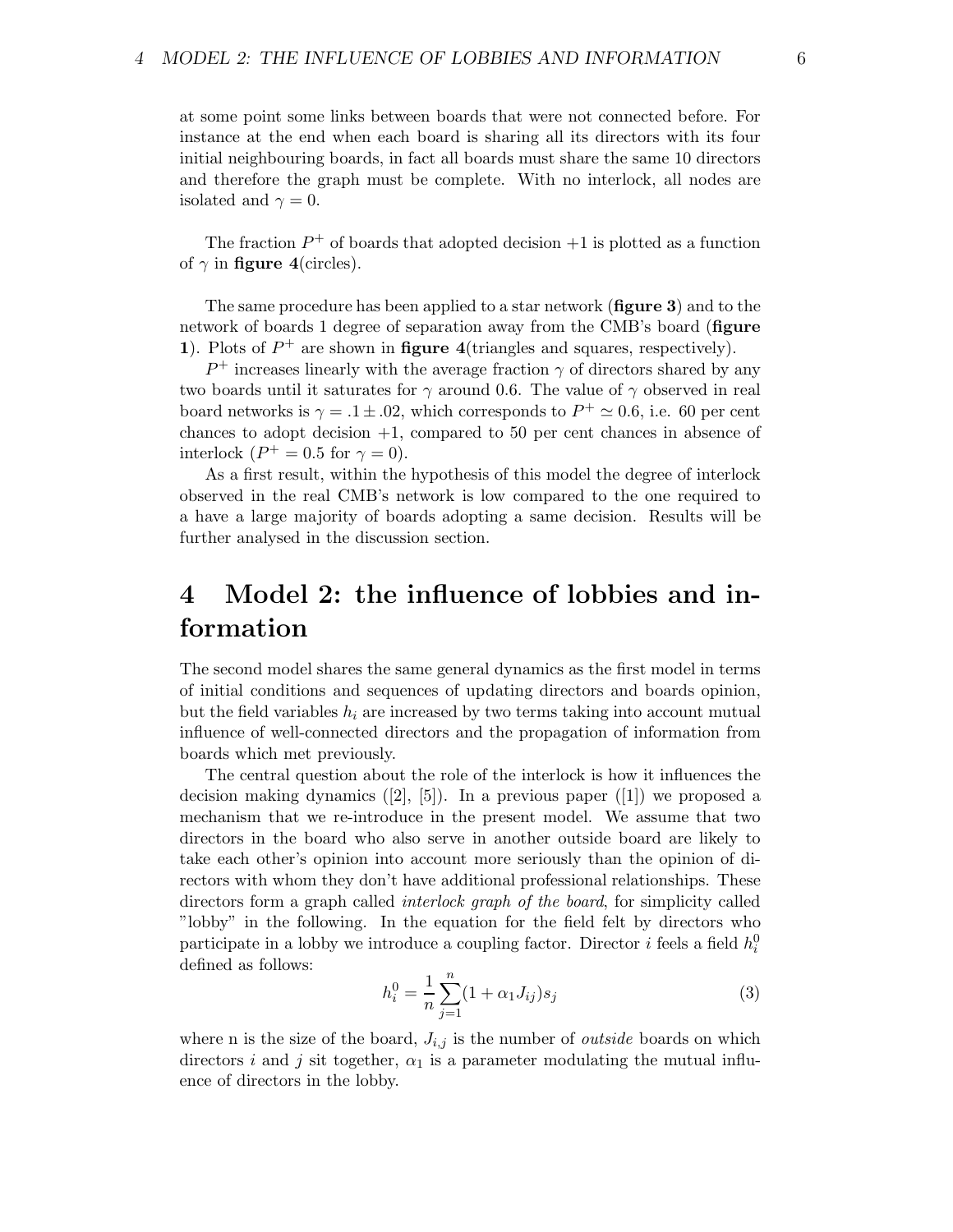Of course directors take into account their own opinion: by definition  $J(i, i)$ should be the total number of outside boards where director  $i$  sits. This is much larger than the number of outside boards a director can share with another one. So in order to avoid giving a too big weight to the opinion of a director himself compared to the opinion of his colleagues,  $J(i, i)$  is set as the number of outside boards where director i serves with at least one other director of the board. In summary, a director with several appointments, takes into account his own opinion more than that of his colleagues. Among his colleagues then, he takes into account their opinions based on how many professional relationships he holds with them.

As a consequence of the dynamics, directors belonging to a connected component of a lobby tend to have the same opinion. As the lobby is a graph consisting of one or more connected components, it must be kept in mind that different connected components may have different opinions and their effects on the whole board could partly cancel out.

Furthermore, information about what decision other boards have made so far, can reach a board thanks to the interlocking directors. Therefore, their influence is twofold: on one hand they have an initial opinion which reflects the decision made in another board (model 1). They could just support that same decision, keeping confidential the information about the fact that the other board has made that decision. On the other hand they can reveal this information to the other directors, which will take it into account to form their opinion. We model this by means of a second term in the equation for the field. This is a sort of external field  $h^e$  acting on all directors of board  $k$ , but specific to the board k. It equals the sum of the decisions made so far in the boards connected through interlock to the board  $k$ , weighted by the number of shared directors:

$$
h^e = \sum_{l=1}^{deg(k)} J_{kl}^B b_l \tag{4}
$$

The sum is running on the boards interlocked to board  $k$ , deg(k) is the connectivity degree of board  $k$ ,  $J_{kl}^B$  is the number of directors shared by boards k and l,  $b_l$  is the decision made by the board if it has already met,  $b_l = 0$  otherwise. Again we don't include any factor of prestige for the boards. Nevertheless, a board is more influential on another if it has more directors on it. It is important to stress the fact that boards that have not yet met do not influence the decision.

The information reaching a board can then be different from the information about what all other boards, interlocked or not, have decided so far.

The total field acting on director i is:

$$
h_i = h_i^0 + h^e = \frac{1}{n} \sum_{j=1}^n (1 + \alpha_1 J_{ij}) s_j + \alpha_2 \sum_{l=1}^{\deg(k)} J_{kl}^B b_l \tag{5}
$$

where  $\alpha_2$  is a parameter modulating the influence of the information about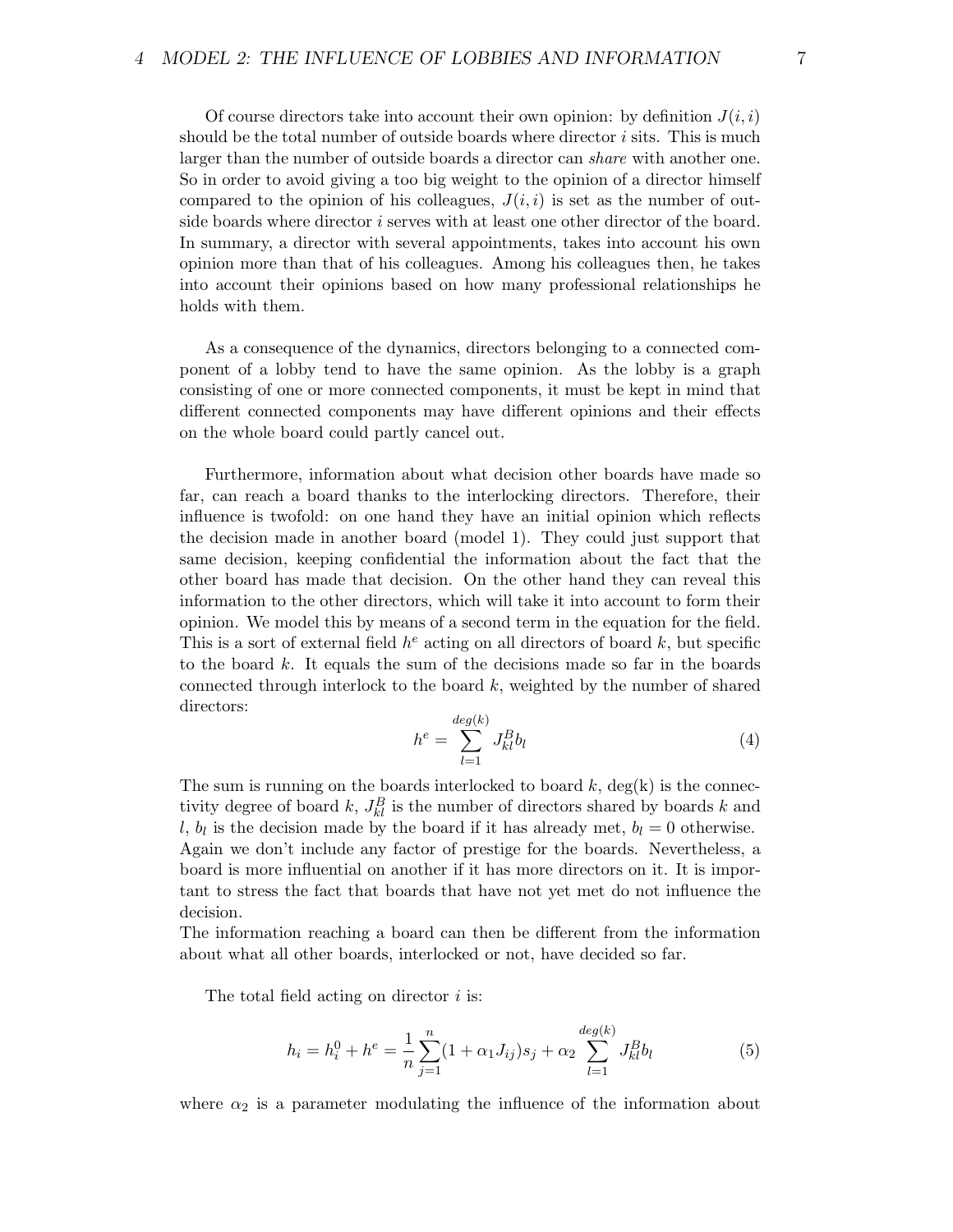other board's decisions.

We are now interested in the behavior of the system in the space of the parameters  $\alpha_1$  and  $\alpha_2$ .

## 5 Results

We have run model 2 on two real board networks: the boards that are 1 degree of separation away from Chase Manhattan Bank's (CMB) board, and the boards 2 degrees of separation away from CMB's board. We refer to them in the following as CMB Net 1 and CMB Net 2, respectively. CMB Net 1 consists of 35 boards, with average size 12, and average fraction of shared directors equals to 0.1. The average connectivity degree is 5. CMB Net 2 consists of 277 boards, with average size 12, and average degree 9, average fraction of shared directors 0.1.

We varied parameters  $\alpha_1$  and  $\alpha_2$  in order to understand what can be the impact of lobbies and the impact of information on the decision making process over the board network.

Results of simulations on CMB Net 1 and CMB Net 2 are given in figure 5 and figure 7 respectively.

For CMB Net 1, increasing the influence  $\alpha_1$  of common appointments in external boards from 0 to 1 while keeping  $\alpha_2 = 0$  (fig. 5 left), leads to the increase of  $P^+$  from  $0.63 \pm 0.01$  to  $0.68 \pm 0.01$ . On the other hand  $P^+$  increases dramatically with the influence  $\alpha_2$  of the information about connected boards' decisions (fig. 5 right). For high values of  $\alpha_2$  there is no more dependence on  $\alpha_1$ .

When  $\alpha_1 = 0$  and  $\alpha_2 = 0$ , then model 2 is formally equivalent to model 1. We recall that we have run model 1 on a network with the same topology as CBM Net1, but with an homogeneous fraction  $\gamma$  of shared directors. When  $\gamma$  equals the average fraction of shared directors observed in CBM Net1, then model 1 yields  $P^+ = 0.6$ , close to  $P^+ = 0.63$  found with model 2. So the etherogeneity of the fraction of shared directors doesn't seem to play a significant role on the network as a whole.

**Figure 6** shows the map of the probability  $P^+$  to make decision  $+1$  over the topology of the network. Dark nodes make decision  $+1$  with high probability. Dark edges represent a board interlock consisting of two or more shared directors, clear edges represent one shared director interlock.

For CMB Net 2, there is no dependence of  $P^+$  on  $\alpha_1$  even for  $\alpha_2$  small. The dependence of  $P^+$  on  $\alpha_2$  (fig. 7, circles) is as dramatic as for CMB Net 1.

Of course the chosen schedule of meetings when information propagates from the center to the periphery seems important. To test this, we considered three different cases:

• CMB's board meets first, then the boards 1 degree of separation away from CMB's board meet with a fixed schedule and finally the boards 2 degrees away meet with a fixed schedule.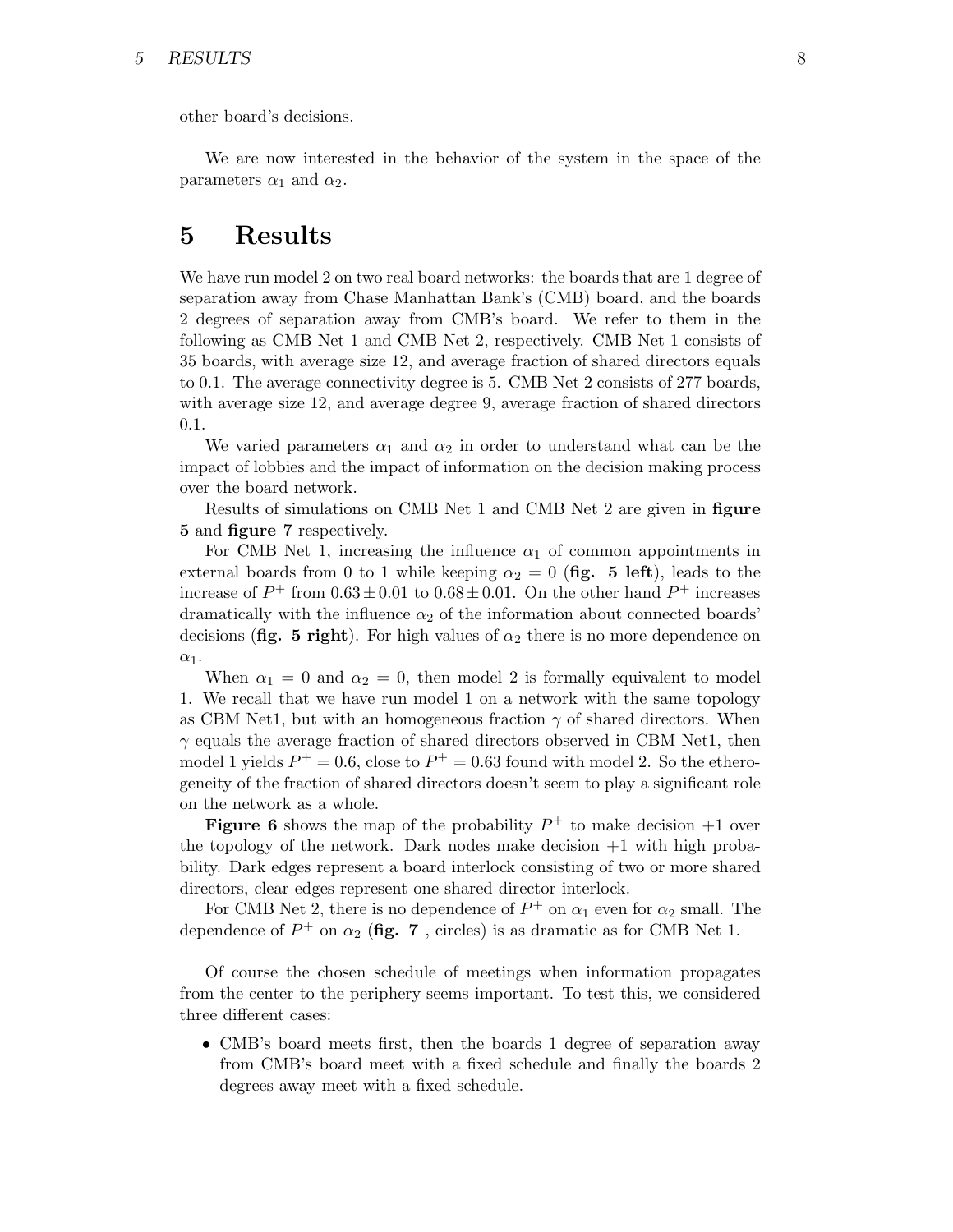- CMB meets first and then the other boards meet with a schedule randomly chosen at every run,
- the schedule of all boards, including the first, is randomly chosen at every run

Results obtained in the three cases are shown in figure 7 (circles, triangles and stars, respectively). The dramatic effect of information observed for case 1 (circles) is insensitive to the particular schedule chosen, inside layer 1 and inside layer 2. In case 2 (triangles) the probability of making decision  $+1$  remains small even when the influence of information is strong. In case 3 (stars) the probability of making decision +1 is basically not different from the control value 0.5 occurring when adoption of decision  $+1$  and  $-1$  are equally probable.

## 6 Discussion and Conclusions

We have presented two models for the decision making process of a network of interlocked boards about a common topic with a binary choice  $\pm 1$ . The opinions of directors of the boards are initially evenly distributed, but the most central board meets first and takes the decision +1 by convention.

- Model 1 only assumes that agents are imitative and that directors with multiple appointments arrive at a board meeting with an initial opinion which favors the decision made in the last board meeting they participated at.
- Model 2 further takes into account the enhanced mutual influence of directors sharing appointments in outside boards and the decisions made by interlocked boards.

Results of simulations with model 1 show that the average probability  $P^+$ that a board adopts the decision of the center node increases linearly with the average fraction  $\gamma$  of directors shared by any two boards until it saturates. But the value of  $\gamma$  observed in real board networks ( $\gamma = 0.1$ ) corresponds to only 60 per cent chances to make decision  $+1$ , compared to 50 per cent chances in absence of interlock. Therefore if one assumes that board interlock only introduces a bias in the initial opinions of interlocking directors, then the effect of the interlock on the decision making dynamics is very small.

For Model 2, we find that common appointments in external boards ( $\alpha_1 > 0$ ) affects very weakly the spreading dynamics. By contrast, information about interlocked boards' decisions  $(\alpha_2 > 0)$  has a dramatic impact on the average probability  $P^+$  that a board adopts the decision of the center. If we assume that external information has an influence comparable to the influence of colleagues' average opinion ( $\alpha$ 2  $\approx$  0.1), we then find that almost certainly all boards end up adopting the decision of the center ( $P_+ = .9$  for CMB Net 1,  $P_+ = .9$  for CMB Net 2).

The order of boards meeting is of crucial importance: a meeting schedule respecting the distance of the boards from the central board is a necessary condition to have a large majority of boards making the same decision. In fact,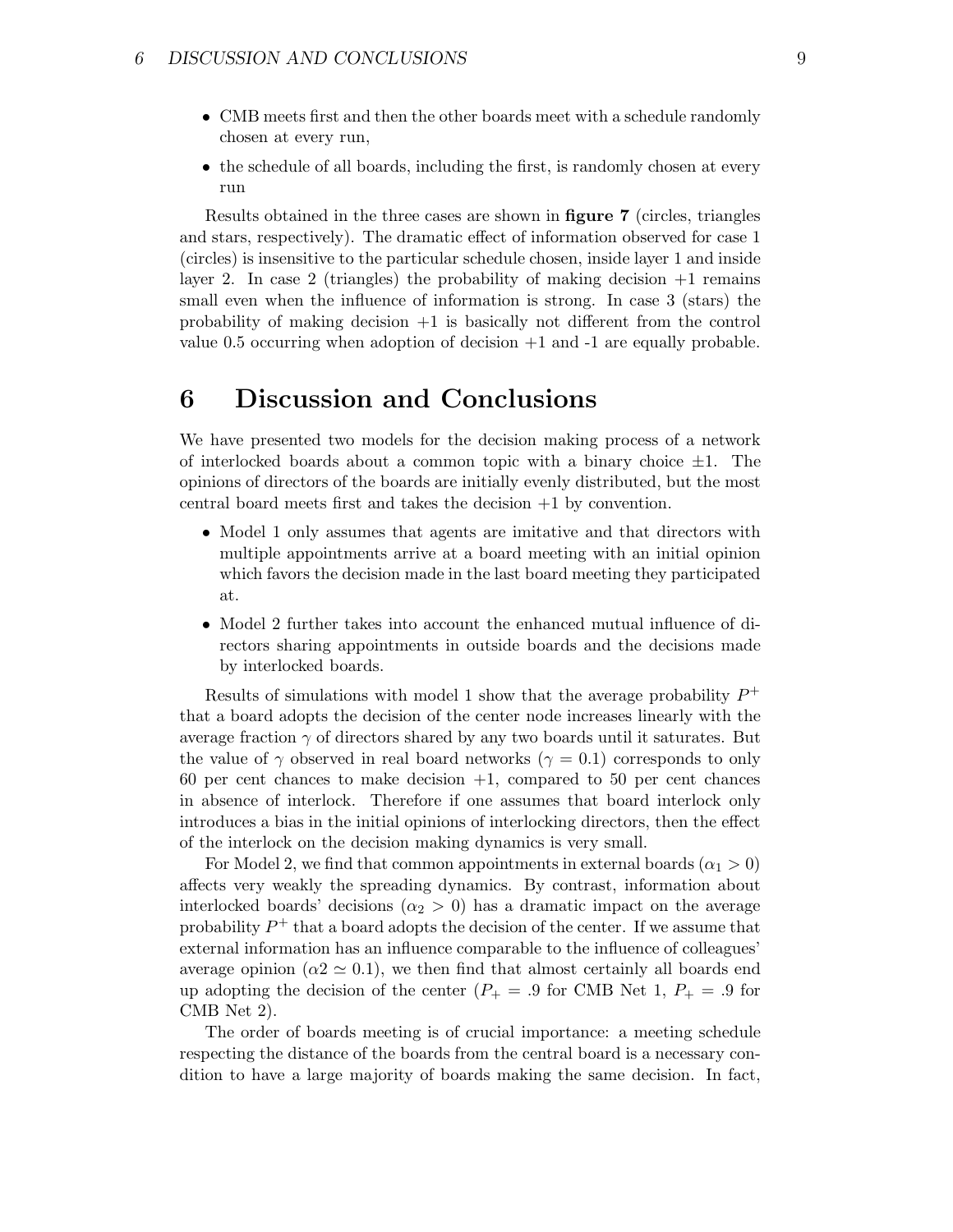innovations in real board networks has been observed [4] to start from a peripheral node and almost never from the most central node. But the diffusion takes place only when the central node adopts the innovation and it is then imitated by connected boards. In our model the radiation from the center hypothesis is based on the idea that the topic is discussed in a board when it is proposed by an interlocked director who has been involved in the same discussion on another board. Even if in real boards the meetings are not scheduled as we have assumed in our model, one can argue that directors of central boards usually know before the meeting what their board is likely to decide and through interlock this information can be taken into account in the meetings of more peripheral boards even if they are scheduled before the meeting of the central boards.

The models presented here are very stylized with respect to the real mechanisms involved in a decision making process in a network of boards. Our hypothesis about agents fall in the framework of the "herd behavior". We have chosen to make the smallest number of hypothesis on the agents in order to keep the behavior of the system completely comprehensible.

As a general conclusion we find that imitation of colleagues and opinion bias due to the interlock are not sufficient to trigger an avalanche of identical decisions over the network, whereas information about interlocked boards' decisions is. But there is no need to invoke public information about what all boards have decided, nor any external dramatic events.

This model thus provides a simple endogenous mechanism to explain the fact that boards of the largest corporations of a country can, in the span of a few months, take the same decisions about general topics such as investments and advertisements.

## 7 Acknowledgments

We thank Gerald Davis (Univ. of Michigan), for having kindly provided the data of the US Fortune 1000 and for helpful comments. We also thank Jacques Lesourne and Andrea Bonaccorsi for fruitful discussion.

This work is supported by FET-IST department of the European Community, Grant IST-2001-33555 COSIN.

## 8 References

## References

- [1] Battiston, S., Bonabeau, E., Weisbuch G., Decision making dynamics in corporate boards, Physica A, 322, 567 (2003).
- [2] Carpenter, M.A., Westphal, J.D., The strategic context of social network ties: examining the impact of director appointment on board involvement in strategic decision making, forthcoming in Academy of Management Journal.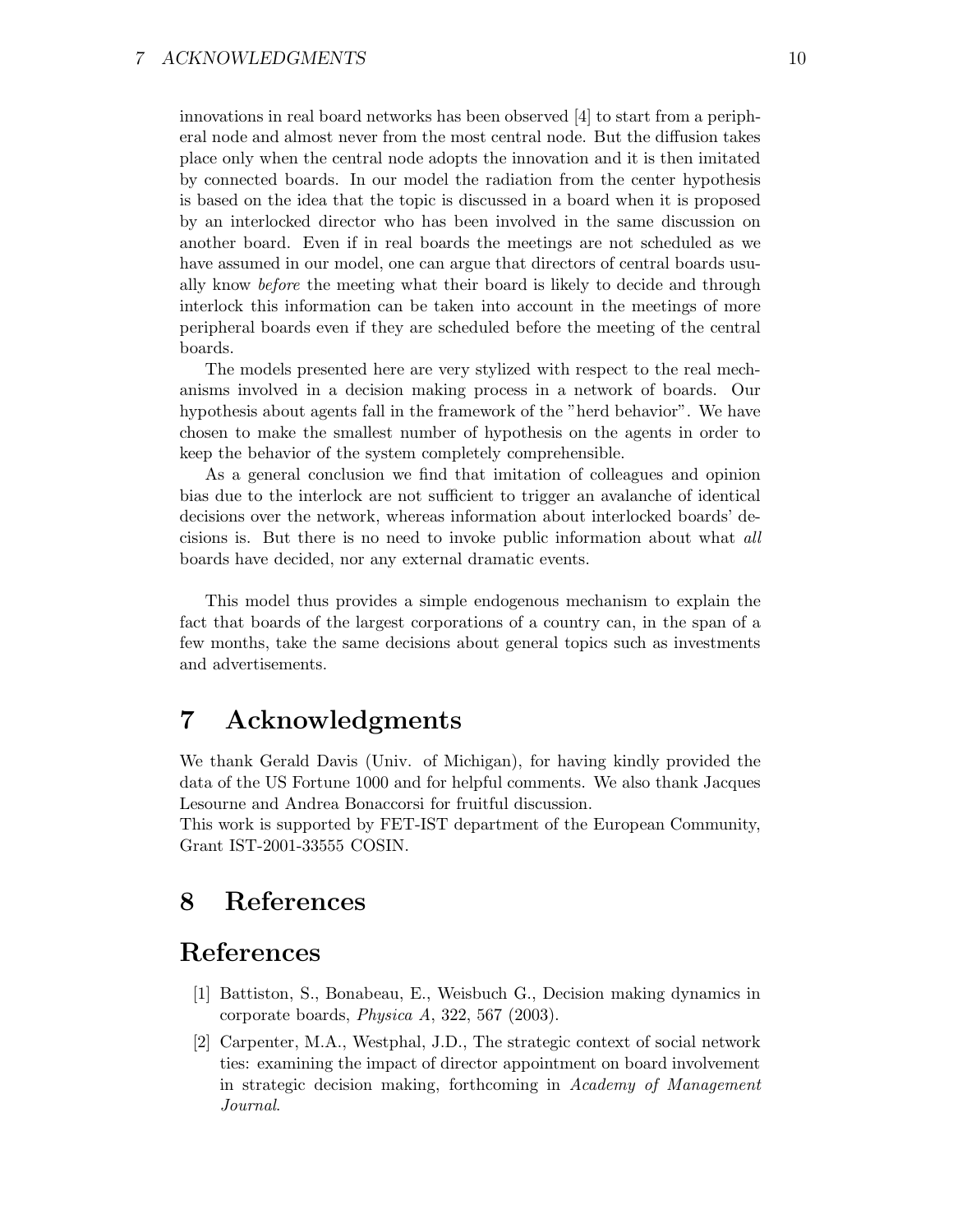- [3] Davis, G.F., Yoo, M., Baker, W.E., The small world of the American corporate elite, 1982-2001, Strategic Organization 1: 301-326 (2003).
- [4] Davis, G.F. and Greve, H.R., Corporate elite networks and governance changes in the 1980s, Am. J. of Sociology, 103, 1-37 (1996).
- [5] Fich E.M., White, L.J., Why do CEO's reciprocally sit on each other's boards?, forthcoming.
- [6] Föllmer H., Random Economies with Many Interacting Agents, *Journal* of Mathematical Economics 1/1, 51-62 (1974).
- [7] Galam S., Gefen Y. and Shapir Y., Sociophysics: A mean behavior model for the process of strike, Math. J. of Sociology, 9, 1-13 (1982).
- [8] Galam S. and Moscovici S., Towards a theory of collective phenomena: consensus and attitude changes in groups, Eur. J. of Social Psychology, 21, 49-74 (1991).
- [9] Haunschild, P.R., Interorganizational imitation: the impact of interlocks on corporate acquisition activity, Administrative Science Quarterly 38, 564-592 (1993).
- [10] Orl´ean A., Bayesian interactions and collective dynamics of opinions: herd behavior and mimetic contagion, J. of Economic Behavior and Organization 28, 257-274 (1995).
- [11] Weisbuch G. and Boudjema G., Dynamical aspects in the adoption of agri-environmental measures, Advances in Complex Systems, 2, pp. 11-36 (1999).

## 9 Figures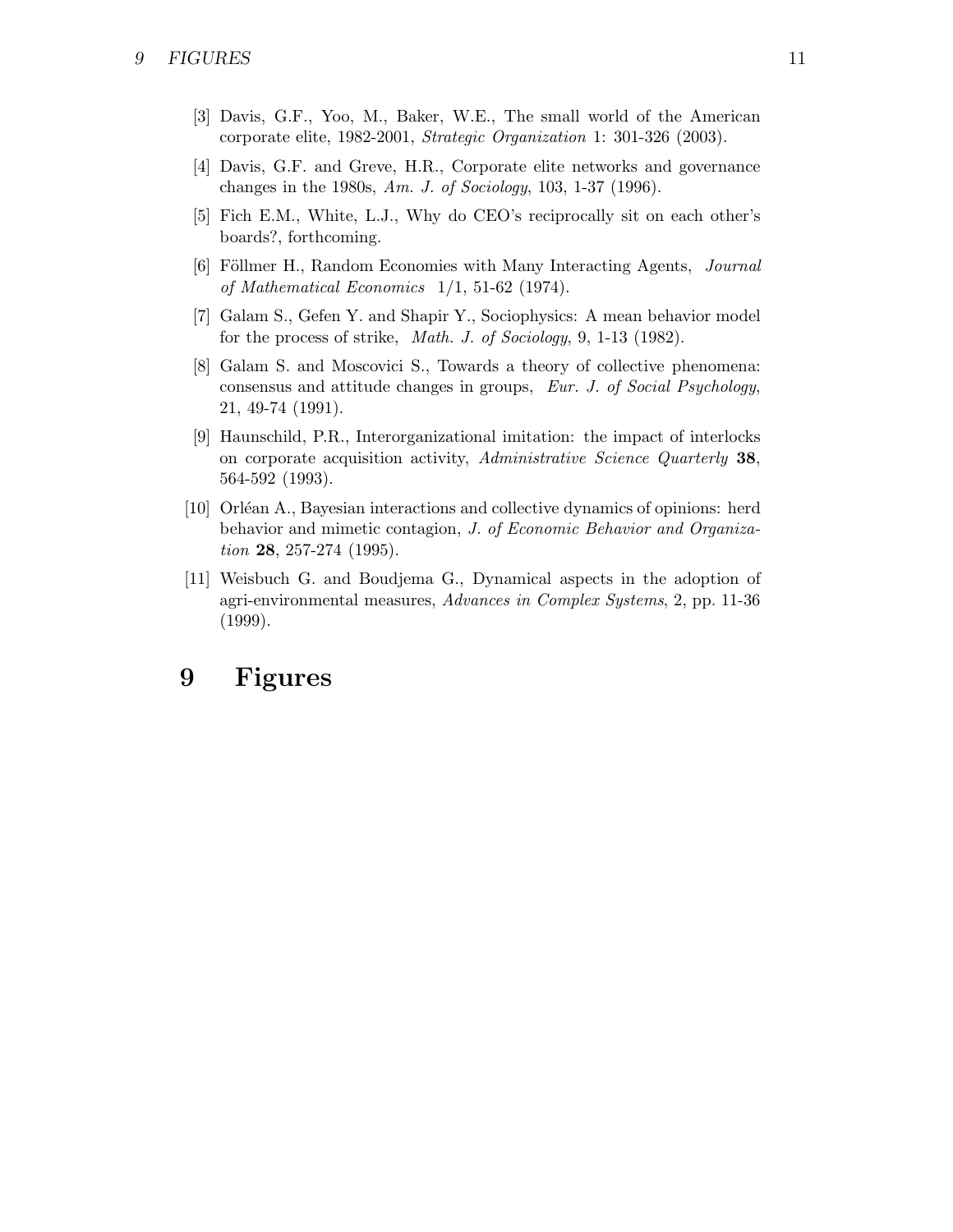

Figure 1: The network of boards at 1 degree of separation from Chase Manhattan Bank's board (CMB net 1).



Figure 2: Square lattice of 7X7 nodes. A node represents a board of n=10 directors, a link represents the existence of some shared directors between two boards. Nodes color corresponds to the value of the probability  $P^+$  of adopting decision  $+1$ , when the fraction  $\gamma$  of shared directors between two connected boards is 0.4.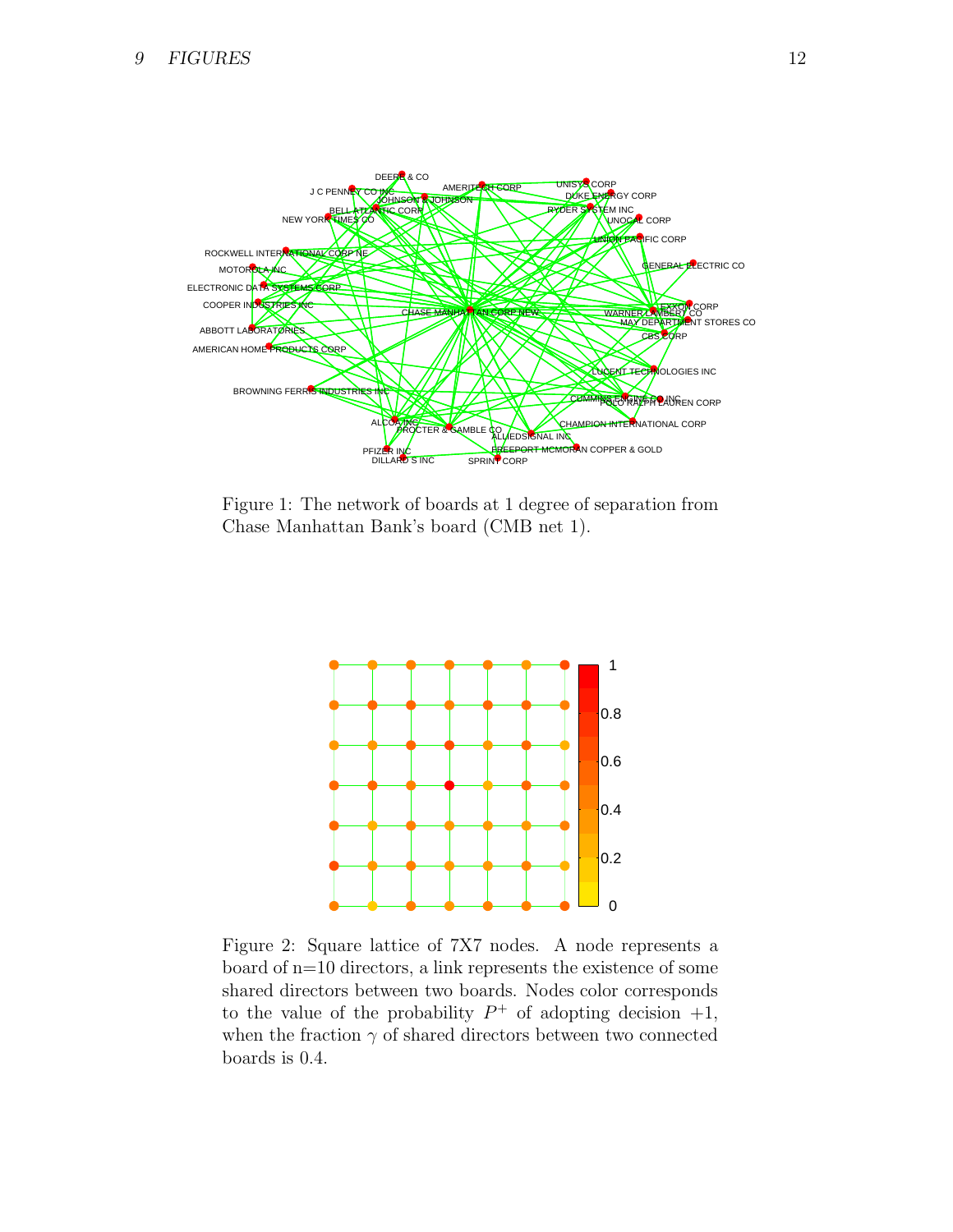

Figure 3: Star network of 115 nodes. The central node has connectivity degree 16. The nodes in layers 2,3,4 have connectivity degree 4,2,1 respectively. Nodes color corresponds to the value of the probability  $P^+$  of adopting decision  $+1$ , when the fraction  $\gamma$  of shared directors between two connected boards is 0.4.



Figure 4: Probability of adoption of decision  $+1$  as a function of the fraction  $\gamma$  of shared directors between two connected boards. circles: lattice; triangles: star network; squares: the network CMB net 1 shown in figure 1.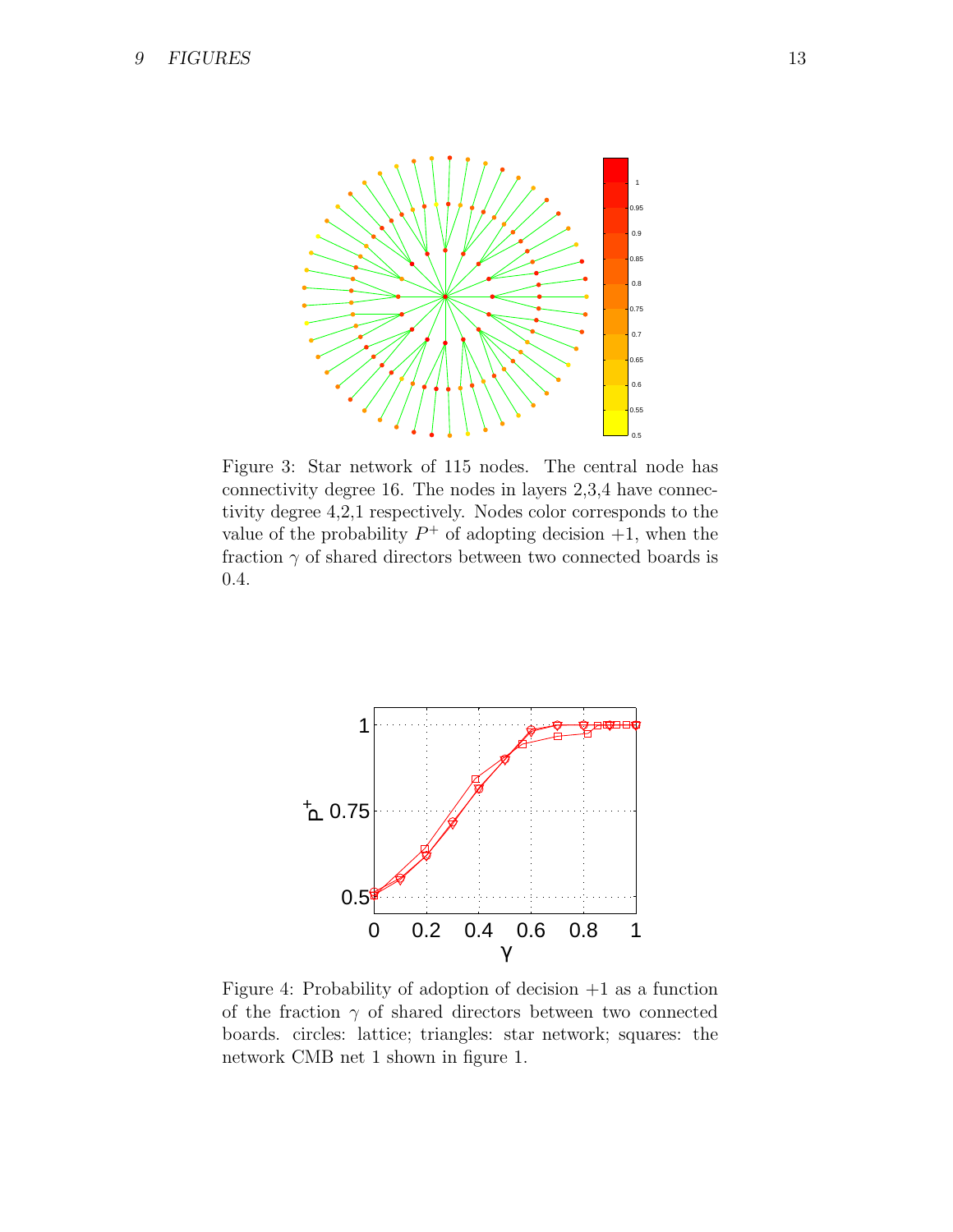

Figure 5: **left**: Probability  $P^+$  of making decision  $+1$  as a function of the influence  $\alpha_1$  of common appointments in outside boards. Each curve corresponds to a fixed value of the influence  $\alpha_2$  of the information about connected boards' decisions. right:  $P^+$  as a function of  $\alpha_2$ .



Figure 6: CMB net 1. Color represents the probability  $P^+$  to make decision  $+1$ .  $P^+$  ranges in [0 1].  $P^+$  is computed from 100 runs. Dark edges represent a board interlock consisting of two or more shared directors. Clear edges represent one shared director interlock.